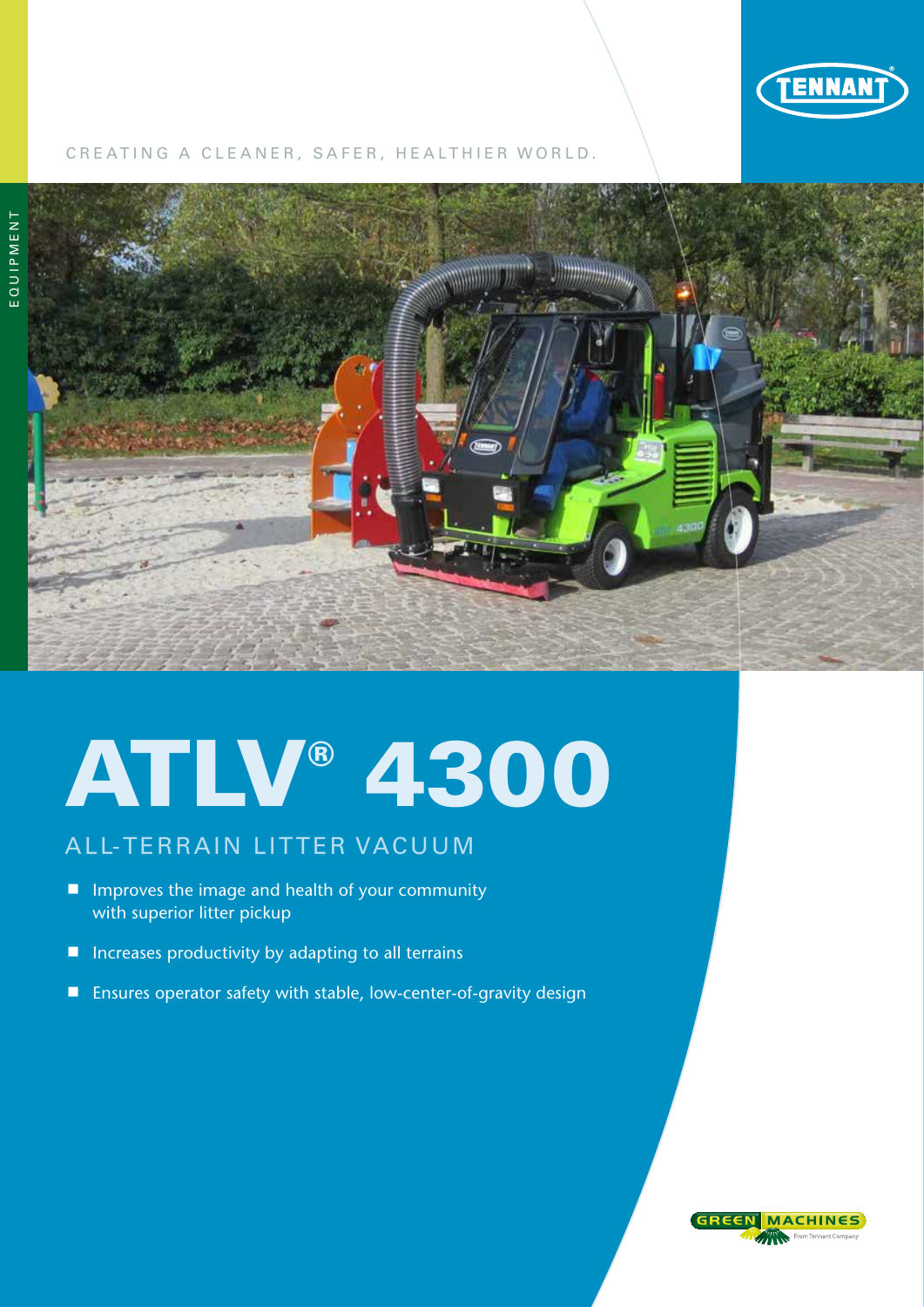# THE SAFE AND EFFICIENT SOLUTION FOR ALL-TERRAIN, OUTDOOR SWEEPING



Tennant built the ATLV® 4300 to tackle real-world operating conditions. Whether climbing over curbs, navigating hills or cleaning along fence lines, the rugged ATLV 4300 delivers. The ATLV keeps all your outdoor surfaces clean. From asphalt and concrete to turf and grass, you'll always make a good first impression.

# IMPROVE THE IMAGE AND HEALTH OF YOUR COMMUNITY

The high-performance vacuuming power of the ATLV, complemented by its long-arm vacuum, allterrain tires and curb climbing ability, keep grassy grounds, parking lots, fence lines and shrub beds free of trash, cigarette butts, bottles and more.

# MAXIMISE PRODUCTIVITY

Easy-to-use features require less training time, so operators get out and cleaning more quickly. During operation, a quick peak through canister portholes reveals the debris level in the ATLV's unmatched, extra large capacity hopper. Operators effectively clean longer between stops, knowing that the top-mounted vacuum fan continually provides unrestricted airflow. Empties go smoothly with the wide-angle, tilt-out litter tank for easy access debris removal.

### RELY ON SAFE, STABLE OPERATION

Clean with confidence knowing that the ATLV provides safe, stable operation with its low center of gravity design, highly effective disk brakes and standard rollover protection system.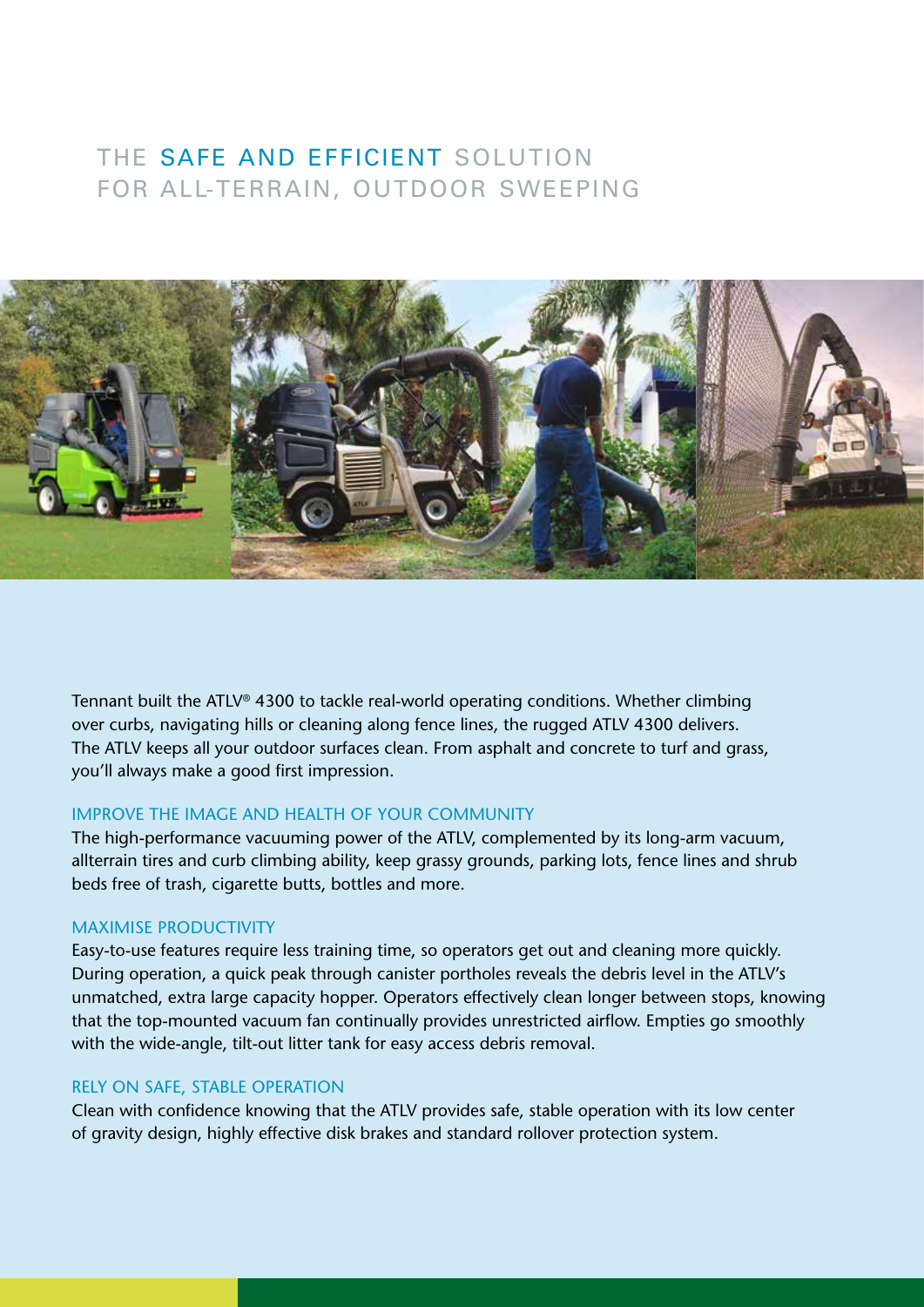# INSIDE THE ATLV 4300



# LONG-LASTING AND DURABLE

A corrosion-resistant polyethylene canister with optional bagless liners, as well as the self-cleaning impeller inlet screen, keeps the ATLV cleaning and looking better longer.

## MUST-HAVE OPTIONS

**Extend your cleaning reach** Access the vacuum hose for additional cleaning reach with the optional fenceline nozzle.

#### **Control dust**

Water assisted dust control configurations help contain air-borne dust.

**Make cleaning comfortable** Add a ROPS certified cabin for comfort from the elements.

**A** Four all-terrain tires maximise<br>mobility and minimize ground compaction.

> **Easy cleanout, quick access, swing out** hydraulic cooler.

**C** Debris container uses standard,<br>
off-the-shelf trash bags for lower supply costs. Container tilts out for easy cleaning.

**D Top-mounted vacuum fan design**<br> **ensures debris will not go though** the vacuum fan.

**E ROPS certified overhead bar provides** operator protection from rollovers.

**Example 2 Ergonomic design includes power/tilt** steering and the easy-access vacuum hose.

**G** Adjustable vacuum hose can be repositioned for easy litter pick up.